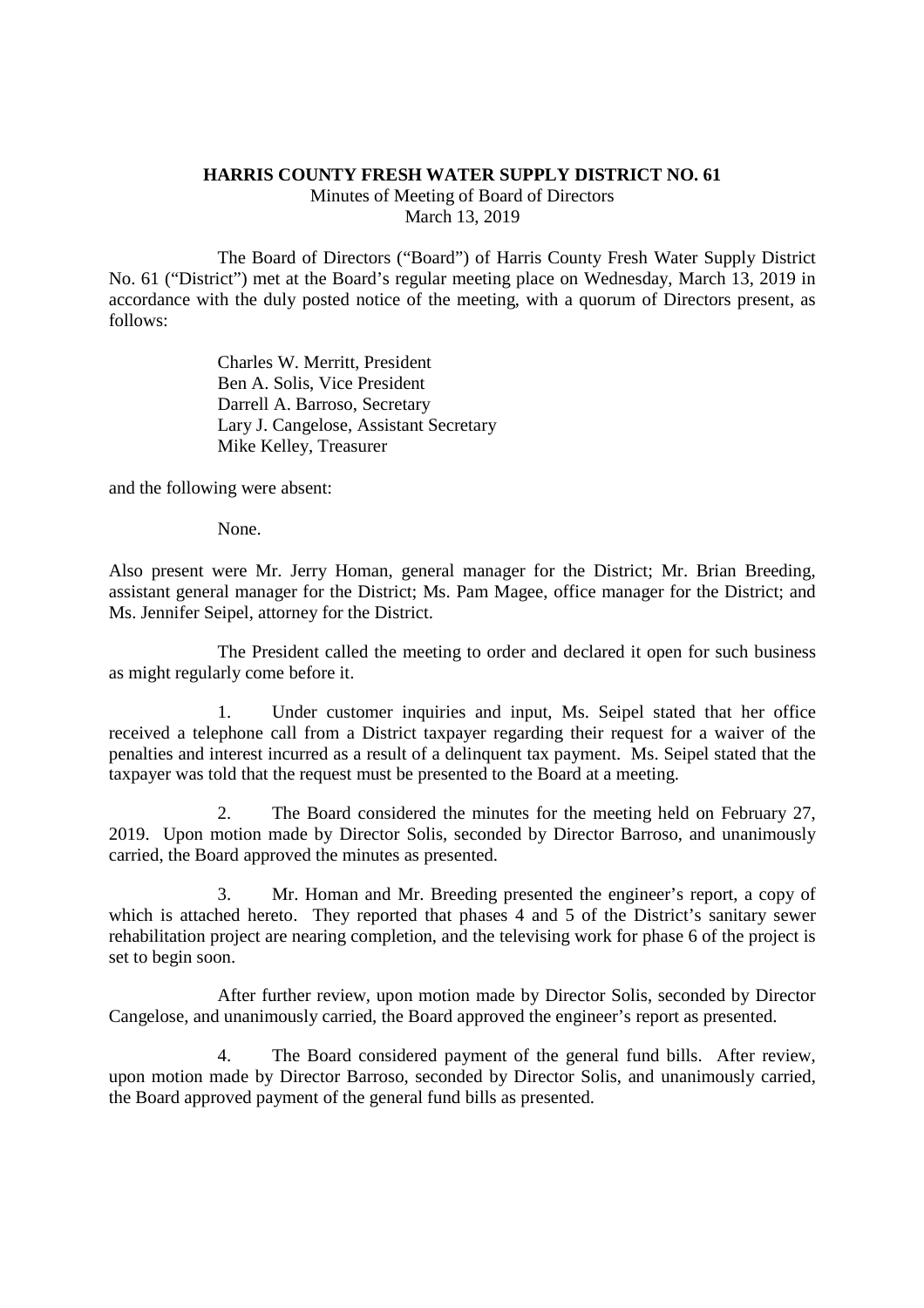5. Ms. Seipel presented a Resolution Authorizing the Execution of Annual Certificate of Proper Operation. The Resolution confirms that Champions Hydro-Lawn is an agent of the District authorized to perform certain work on the District's behalf. Upon motion made by Director Solis, seconded by Director Cangelose, and unanimously presented, the Board approved the Resolution as presented.

6. Ms. Magee, Mr. Homan, and Mr. Breeding presented the management report. Ms. Magee presented the District's December SPA check from the City of Houston in the amount of \$121,136.40.

Mr. Breeding reported that he continues to work on the District's automated meter project. Mr. Homan confirmed that District representatives are scheduled to meet with the Clear Lake Water Authority, an entity that has utilized the same automated meter system for several years, to ask questions regarding their experience with the system.

Mr. Breeding stated that he has secured an agreement for the purchase of an F-550 crane truck, the purchase of which was previously authorized by the Board.

Upon motion made by Director Solis, seconded by Director Cangelose, and unanimously carried, the Board approved the management report as presented.

7. The Board discussed the North Harris County Regional Water Authority (the "Authority"). Several Directors attended the latest meeting of the Authority, at which the Authority discussed the status of their projects.

8. With respect to the Water Users Coalition, Mr. Homan reported that their March 6, 2019 meeting at the District's administration building was a success, with around 35 water board members in attendance. The Board thanked Mr. Homan for his continued efforts to educate people about the business of municipal utility districts.

9. With respect to the First Amendment to the Right of Entry and Possession with Magellan Pipeline Company, L.P., Ms. Seipel stated that her office has received the revised agreement, but the other attorney has been on vacation and not had a chance to review it. Mr. Homan also stated that he would like a chance to review the document. Accordingly, the Board tabled consideration of the agreement.

10. The Board lastly considered items for the next Board meeting, including the First Amendment to the Right of Entry and Possession Agreement with Magellan.

There being no further business to come before the Board, the meeting was adjourned.

**Secretary**